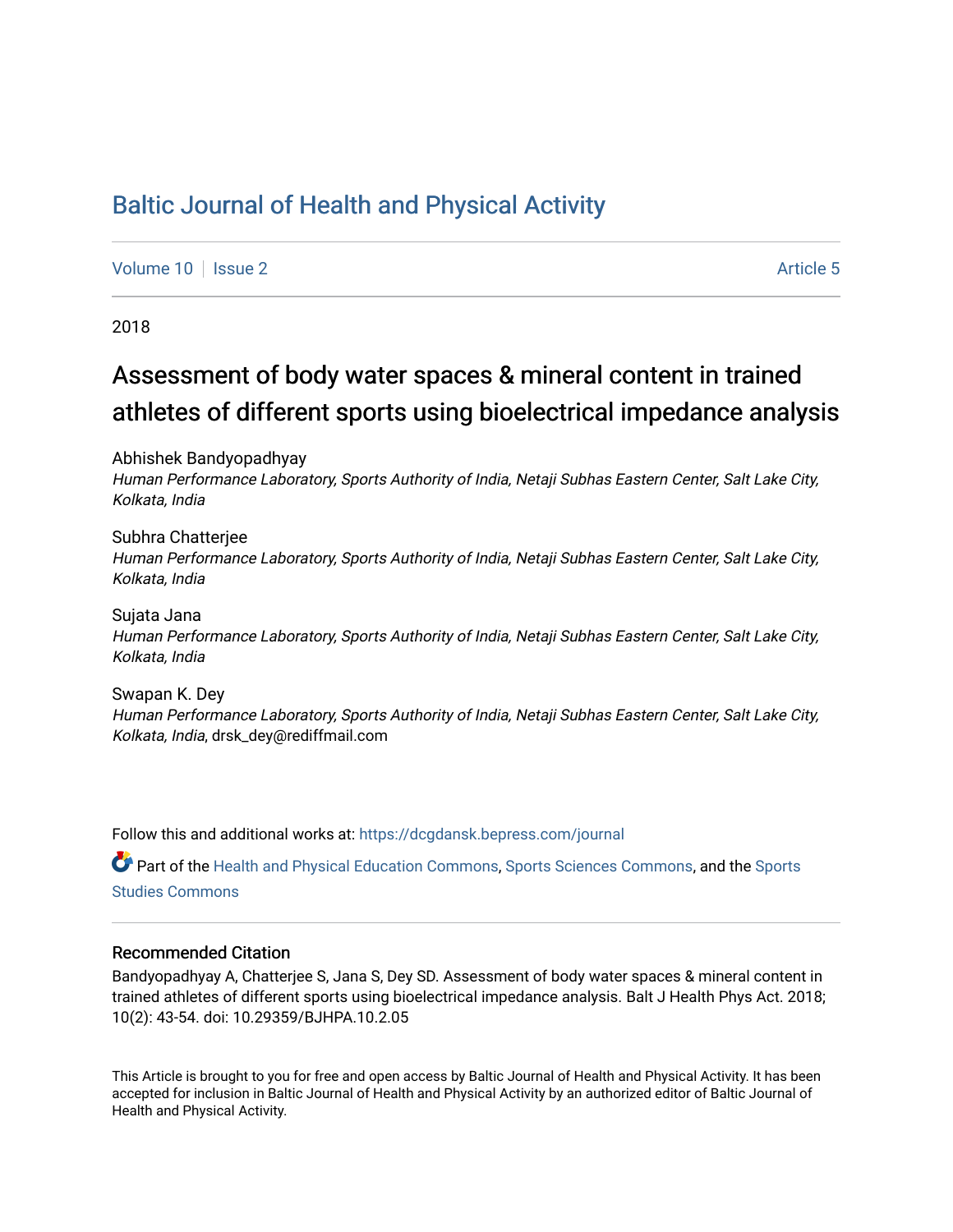**Authors' Contribution: A** Study Design **B** Data Collection **C** Statistical Analysis **D** Data Interpretation **E** Manuscript Preparation **F** Literature Search **G** Funds Collection

# **Assessment of body water spaces & mineral content in trained athletes of different sports using bioelectrical impedance analysis**

**Abhishek BandyopadhyayBCDE, Subhra Chatterjee (***nee* **Karmakar)DEF,**  Sujata Jana<sup>B</sup>, Swapan K. DeyACD

Human Performance Laboratory, Sports Authority of India, Netaji Subhas Eastern Center, Salt Lake City, Kolkata, India

| abstract                     |                                                                                                                                                                                                                                                                                                                                                                                                                                                                                                                                                                                                                                                   |
|------------------------------|---------------------------------------------------------------------------------------------------------------------------------------------------------------------------------------------------------------------------------------------------------------------------------------------------------------------------------------------------------------------------------------------------------------------------------------------------------------------------------------------------------------------------------------------------------------------------------------------------------------------------------------------------|
| <b>Background:</b>           | The aim of the present study was to evaluate $\&$ compare the body fluid level, total mineral content in<br>trained male and female players of four different sport disciplines                                                                                                                                                                                                                                                                                                                                                                                                                                                                   |
| <b>Material and methods:</b> | 46 archers (M = 18 & F = 28), 57 track & field athletes (M = 26 & F = 31), 81 footballers (M = 24 & F = 57)<br>and 43 gymnasts ( $M = 21$ & F = 22) were evaluated using a multi-frequency bioelectrical impedance<br>analyzer                                                                                                                                                                                                                                                                                                                                                                                                                    |
| <b>Results:</b>              | Track & field athletes were found to be bigger in size while gymnasts were smaller. Total body water (%) was<br>found to be higher in all the male players over their female counterparts. Total mineral mass, total body<br>$Ca^{2+}$ and K <sup>+</sup> were also found to differ significantly ( $p < 0.05$ & $p < 0.01$ ) between male & female<br>players of different sports disciplines except in gymnastics. However, overall significant difference<br>$(p < 0.05 \& p < 0.01)$ was observed between archers and gymnasts, as well as archers and footballers in both<br>male & female players when Scheffe's Post hoc test was applied. |
| <b>Conclusions:</b>          | The study revealed the influence of specific training load and gender on total body water and mineral<br>content on athletes playing different sports. These findings could be implemented in sports to formulate<br>the systematic training program and also for future comparison.                                                                                                                                                                                                                                                                                                                                                              |
| Key words:                   | bioelectrical impedance analysis, body water spaces, dehydration, mineral content, trained athletes.                                                                                                                                                                                                                                                                                                                                                                                                                                                                                                                                              |

| article details              |                                                                                                                                                                                                                                                                                                                                                                                                                                                                                                                                                                                                                                                                                                                                                                                                                                                               |
|------------------------------|---------------------------------------------------------------------------------------------------------------------------------------------------------------------------------------------------------------------------------------------------------------------------------------------------------------------------------------------------------------------------------------------------------------------------------------------------------------------------------------------------------------------------------------------------------------------------------------------------------------------------------------------------------------------------------------------------------------------------------------------------------------------------------------------------------------------------------------------------------------|
|                              | Article statistics: Word count: 3,676; Tables: 6; Figures: 0; References: 33                                                                                                                                                                                                                                                                                                                                                                                                                                                                                                                                                                                                                                                                                                                                                                                  |
|                              | Received: January 2017; Accepted: May 2018; Published: June 2018                                                                                                                                                                                                                                                                                                                                                                                                                                                                                                                                                                                                                                                                                                                                                                                              |
| <b>Full-text PDF:</b>        | http://www.balticsportscience.com                                                                                                                                                                                                                                                                                                                                                                                                                                                                                                                                                                                                                                                                                                                                                                                                                             |
| Copyright                    | © Gdansk University of Physical Education and Sport, Poland                                                                                                                                                                                                                                                                                                                                                                                                                                                                                                                                                                                                                                                                                                                                                                                                   |
| Indexation:                  | Celdes, Clarivate Analytics Emerging Sources Citation Index (ESCI), CNKI Scholar (China National Knowledge<br>Infrastructure), CNPIEC, De Gruyter - IBR (International Bibliography of Reviews of Scholarly Literature in<br>the Humanities and Social Sciences), De Gruyter - IBZ (International Bibliography of Periodical Literature in<br>the Humanities and Social Sciences), DOAJ, EBSCO - Central & Eastern European Academic Source, EBSCO -<br>SPORTDiscus, EBSCO Discovery Service, Google Scholar, Index Copernicus, J-Gate, Naviga (Softweco, Primo<br>Central (ExLibris), ProQuest - Family Health, ProQuest - Health & Medical Complete, ProQuest - Illustrata: Health<br>Sciences, ProQuest - Nursing & Allied Health Source, Summon (Serials Solutions/ProQuest, TDOne (TDNet),<br>Ulrich's Periodicals Directory/ulrichsweb, WorldCat (OCLC) |
| <b>Fundina:</b>              | This research received no specific grant from any funding agency in the public, commercial, or not-for-profit<br>sectors.                                                                                                                                                                                                                                                                                                                                                                                                                                                                                                                                                                                                                                                                                                                                     |
|                              | <b>Conflict of interests:</b> Author has declared that no competing interest exists.                                                                                                                                                                                                                                                                                                                                                                                                                                                                                                                                                                                                                                                                                                                                                                          |
| <b>Corresponding author:</b> | Dr. S. K. Dey, Senior Scientific Officer, Sports Authority of India, Human Performance Laboratory, Netaji Subhas<br>Center, Salt Lake City, Kolkata-700106, India; e-mail: drsk dey@rediffmail.com                                                                                                                                                                                                                                                                                                                                                                                                                                                                                                                                                                                                                                                            |
| <b>Open Access License:</b>  | This is an open access article distributed under the terms of the Creative Commons Attribution-Non-commercial<br>4.0 International (http://creativecommons.org/licenses/by-nc/4.0/), which permits use, distribution, and<br>reproduction in any medium, provided the original work is properly cited, the use is non-commercial and is<br>otherwise in compliance with the license.                                                                                                                                                                                                                                                                                                                                                                                                                                                                          |
|                              |                                                                                                                                                                                                                                                                                                                                                                                                                                                                                                                                                                                                                                                                                                                                                                                                                                                               |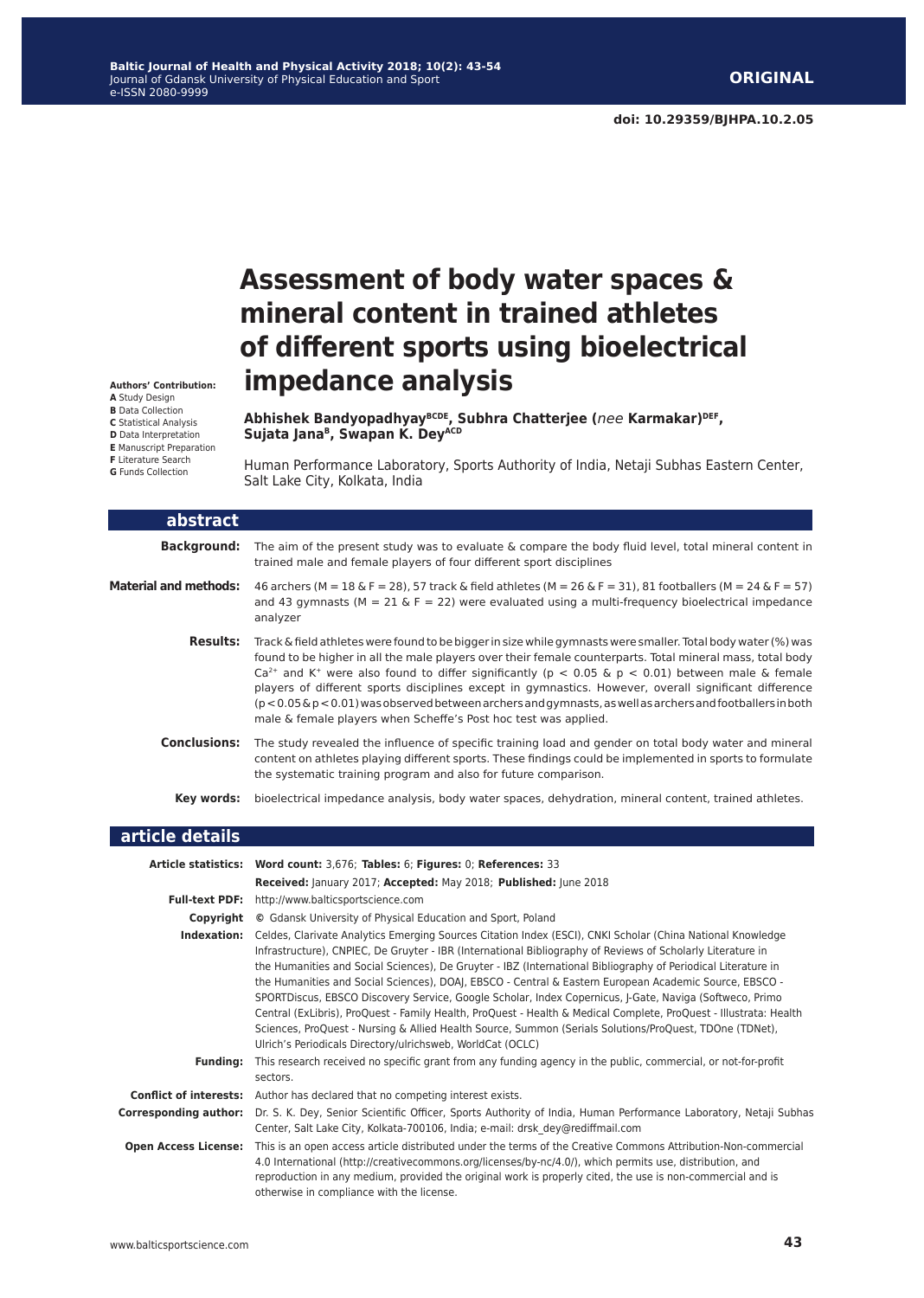#### **introduction**

Athletes' body composition is an important criterion in determining the optimal body profile that is required for optimal health and performance in many sports disciplines, and exercise has the potential to change the body composition of children and youth [1]. Measurement of total body water (TBW) is often performed to assess the body composition, nutritional status and the level of dehydration. It is also the gold standard for determining the hydration status [2].

The usefulness of bioelectrical impendance analysis (BIA) in athletes depends on whether the desired use is for groups of athletes or for individuals. BIA, by contrast, is relatively simple, quick, and non-invasive technique which gives reliable measurements of body composition with minimal intra and inter-observer variability [3]. BIA has been a widely adopted method for body composition assessment, not only for scientific purposes but also in clinics and leisure centres [4]. A wide frequency band from 1 kHz to 1 MHz is used in BIA to identify the frequencies that reflect various conditions of electrolytes at the cellular level. BIA is universally used as follows: 5 kHz to estimate the extracellular fluid, 50 kHz to determine the distinction of skeletal muscle characteristics, and 200 kHz to identify the total amount of intracellular and extracellular fluid [5].

The maintenance of fluid balance is a major concern for athletes competing in all types of events and disciplines. In adults, 2% to 3% dehydration causes decreased reflex activity, maximum oxygen consumption, physical work capacity, muscle strength, and muscle endurance and impairs temperature regulation. At 4% to 6% dehydration, further deterioration occurs in maximum oxygen consumption, physical work capacity, muscle strength, and endurance time; temperature regulation is severely impaired [2]. Variability in mineral mass due to involvement in different sports has also been well reported in earlier studies [6, 7, 8]. Slaughter et al. [9] claim that FFM represents a greater proportion of mineral content than only by the body weight and also represents the effect of different physical activity and sports.

Several studies have been conducted on the assessment of body water & mineral content using bio-electrical impedance method in elite athletes. Lukaski et al. [10] conducted a study of BIA with densitometry in a group of male and female college athletes who practised basketball, football, swimming, wrestling, track & field and volleyball. All these athletes underwent measurements of BIA and body density both in an uncontrolled state with no restrictions on exercise, hydration, and time of last feeding, and 2 h after a light meal with no preceding exercise. Battistini et al. [11] examined the relationship between physical activity training and body water without using an intervention protocol. Instead, they studied differences in body composition between young elite and non-competitive athletes. Several investigations were carried out [12, 13] on body composition by BIA including anthropometric or hydrometric analysis. However, most of these studies were conducted on individuals who were not physically active or on students of physical education universities only or athletes with no training control. In addition, as per literature, few studies have been conducted on athletes, particularly female athletes only, on the assessment of body composition [14, 15]. Furthermore, no such study has yet been conducted on Indian athletes, particularly of various sports and games and their gender effect. Therefore, the aims of the present study were as follows: i) to assess the body fluid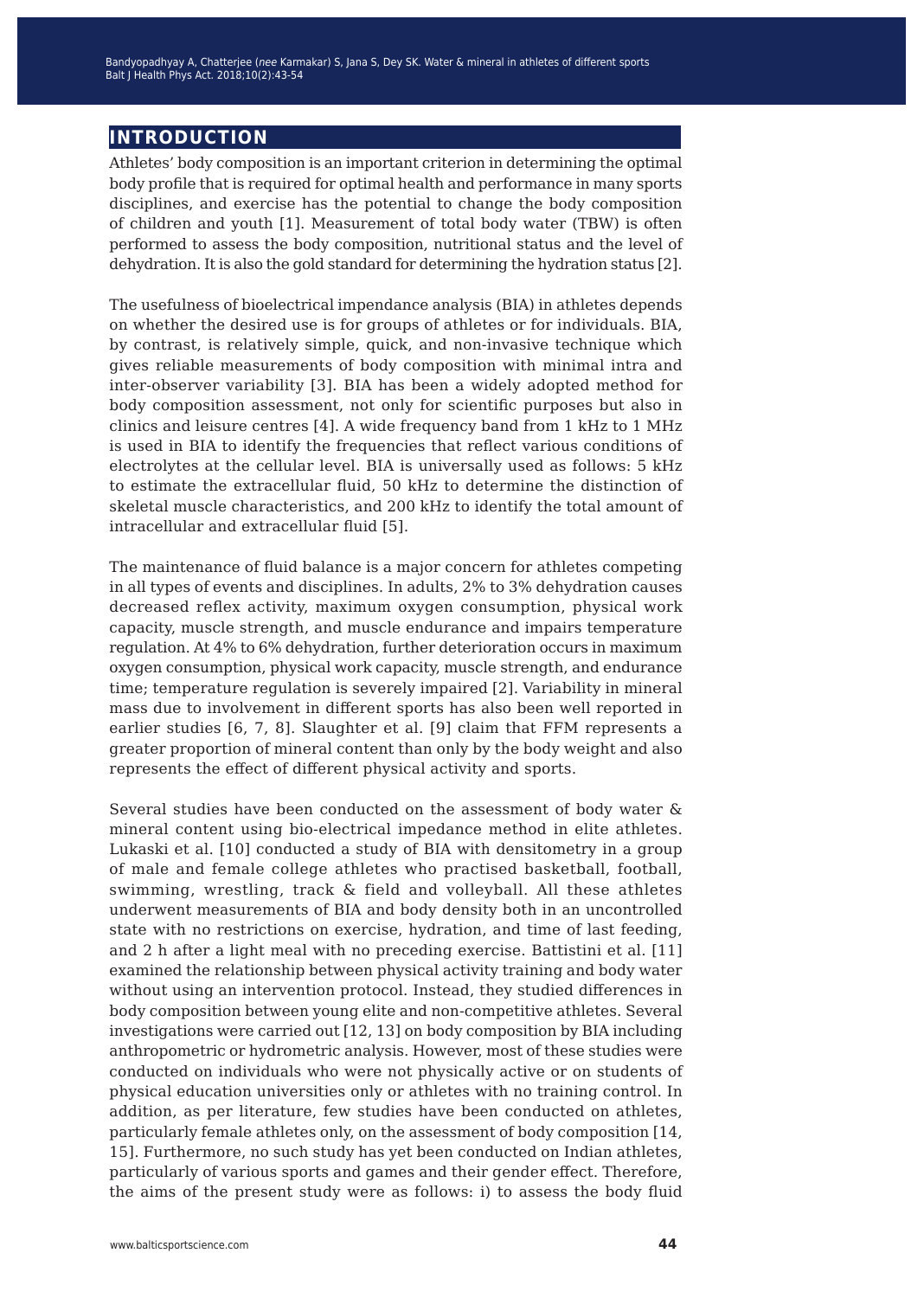level & the total mineral content of both male & female players of different sports, and ii) to compare the above variables according to their specific sport disciplines viz. archery, football, athletics and gymnastics.

#### **material and methods**

The present study was carried out on 46 archers (male  $= 18$  & female  $= 28$ ), 57 track & field athletes (male =  $26$  & female =  $31$ ),  $81$  footballers (male =  $24$  $\&$  female = 57) and 43 gymnasts (male = 21  $\&$  female = 22). All the players belong to various schemes (i.e., Centre of Excellence, Sports Training Centre & Special Area Games) of Sports Authority of India (SAI), eastern region. The players of the present study were at least state level performer with minimum of 5‒6 years of formal training history. All the players were evaluated for various anthropometric and physiological variables at the Human Performance Laboratory, Sports Authority of India, Kolkata. They had almost the same socio-economic status and similar dietary habits and were trained in similar environmental/climatic conditions. Hence, the subjects were considered as homogeneous. Prior to the tests, all the players were clinically examined following standard procedure by physicians of SAI, Kolkata, who specialize in sports medicine [16]. Prior to initial testing, a complete explanation of the purposes, procedures and potential risks and benefits of the tests were explained to all the players, and a signed consent was obtained from them. The experiment was conducted after following the revised ethical guidelines for biomedical research on human participants (2006) of the Indian Council of Medical Research (ICMR). The players who were found medically fit, healthy and with no history of any hereditary and cardio respiratory diseases, were finally selected for the present study.

#### **training regimen**

The formulation and implementation of a systematic training program was made by qualified coaches with the guidance of a scientific expert from the Sport Science Department, SAI, Kolkata. The training regimen was almost common to all the four sports of the present study, except the skill training, and was apply, on average, 4 to 5 hours every day except Sunday, which gives about 30 hours a week. There were two sessions a day, i.e. the morning session and the evening session, both of which comprised physical training for one hour and skill training for about two hours. The physical training schedule included different strength and endurance training program along with flexibility exercises. Strength and endurance training was also applied according to their sports specific requirements. The training load/volume of training was analysed and set as per age and gender for each sport separately. Warm up & cool down sessions before & after the main practice were also included in the programme. Beside the technical and tactical training, the players were also provided a psychological or mental training session.

#### **measurement procedure**

The subjects' physical characteristics, including height (cm) & weight (kg), were measured by anthropometric rod and digital scales respectively, following a standard procedure [17]. The decimal age of all the subjects was calculated from their date of birth recorded from the original birth certificate, produced at the time of testing.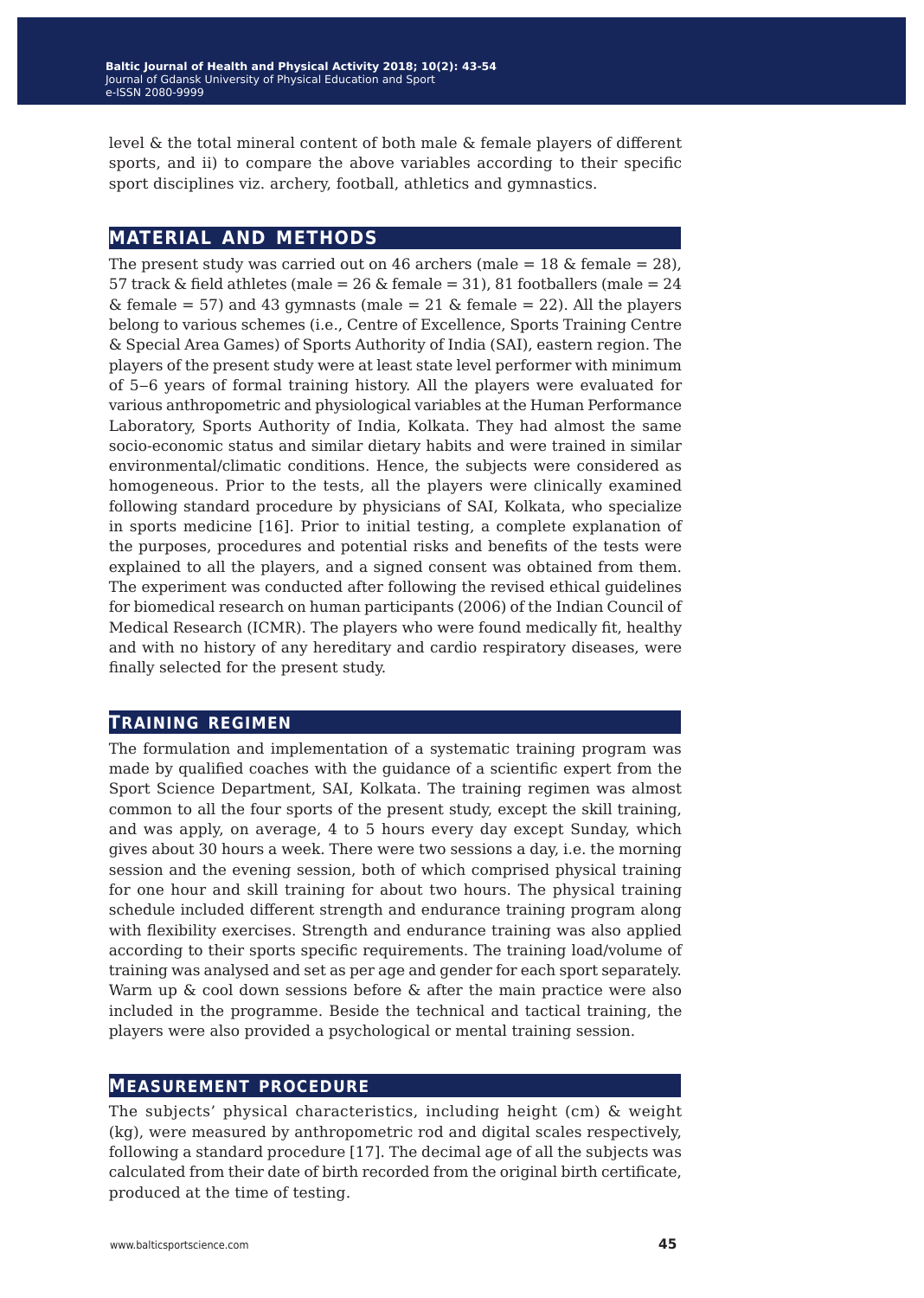#### **bioelectrical impedance analysis (bia)**

Body composition including the body mass index (BMI), fat free mass (FFM), fat mass, total muscle mass (TMM), body mineral content including total body calcium (TbCa), total body potassium (TbK) and body water spaces including total body water (TBW), extracellular water (ECW), intracellular water (ICW) were measured using BIA with a multi-frequency analyser (Maltron Bioscan 920-2, Made in UK). Total body electrical impedance with an alternating current (0.2 mA) with four different frequencies (5, 50, 100 and 200 KHz) was measured. Measurements were taken following a standard testing manual of Maltron International [18]. The subject was in a supine position taking rest for 5 minutes on a non-conducting surface, with the arms slightly abducted from the trunk and the legs slightly separated. Before placing the surface electrodes, the sites were cleaned using isopropyl alcohol ensuring adherence and limiting any possible errors. Surface electrodes were placed on the right side of the body on the dorsal surface of the hands and feet proximal to the metacarpal-phalangeal and metatarsal-phalangeal joints, respectively, and also medially between the distal prominences of the radius and ulna and between the medial and lateral malleoli at the ankle. Before testing, the analyser was calibrated according to the manufacturer's instructions. Before taking the measurement, the players were instructed, according to Heyward & Stolarczyk [19], by the following guidelines: 1) no heavy exercise 12h before the test; 2) no large meals 4h before the test; and 3) consumption of liquids limited to 1% of body weight, or, two 8-oz. glasses of water, 2h before the test. All the tests were conducted at a room temperature varying from 23 to 25°C with relative humidity varying between 50−60%.

#### **statistical anaysis**

Differences among groups for all variables according to their specific sport disciplines and gender were calculated using one-way analysis of variance (ANOVA). If significant main effects or interactions occurred, Scheffe's posthoc multiple comparison test was used to detect the differences among the selected parameters of the four sport disciplines. The data were analysed using the Statistical Program for the Social Sciences (SPSS) version 21.0 for Windows (SPSS Inc., Chicago, Il, USA). All values are expressed as means  $\pm$  standard deviation (M  $\pm$ SD). A confidence level at 5% (p < 0.05) was considered as significant.

#### **results**

Physical characteristics, mineral & body water content of the subjects according to their gender & specific sport disciplines are listed in Table 1. Mean age was found to differ significantly  $(p < 0.01)$  only in the case of football players, as female footballers were older in age (20.3 yrs,  $\pm$ 4.01) than their male counterparts (15.2 yrs,  $\pm 0.89$ ). Height & weight was also found to be significantly different ( $p < 0.01$  &  $p < 0.05$ ) between male & female players in each sport discipline, except gymnastics, though male gymnasts were taller and heavier as compared to their female counterparts. No such significant gender difference was observed in the BMI of any of the four sports disciplines. FFM, TBK, TBCa, TBW, ECW, Fat mass (except athletes and football players), TMM (except football players and gymnasts) and ICW (except gymnasts) were found to be significantly different ( $p < 0.05 \& p < 0.01$ ) when comparing male & female players in all four sport disciplines. On the other hand, no such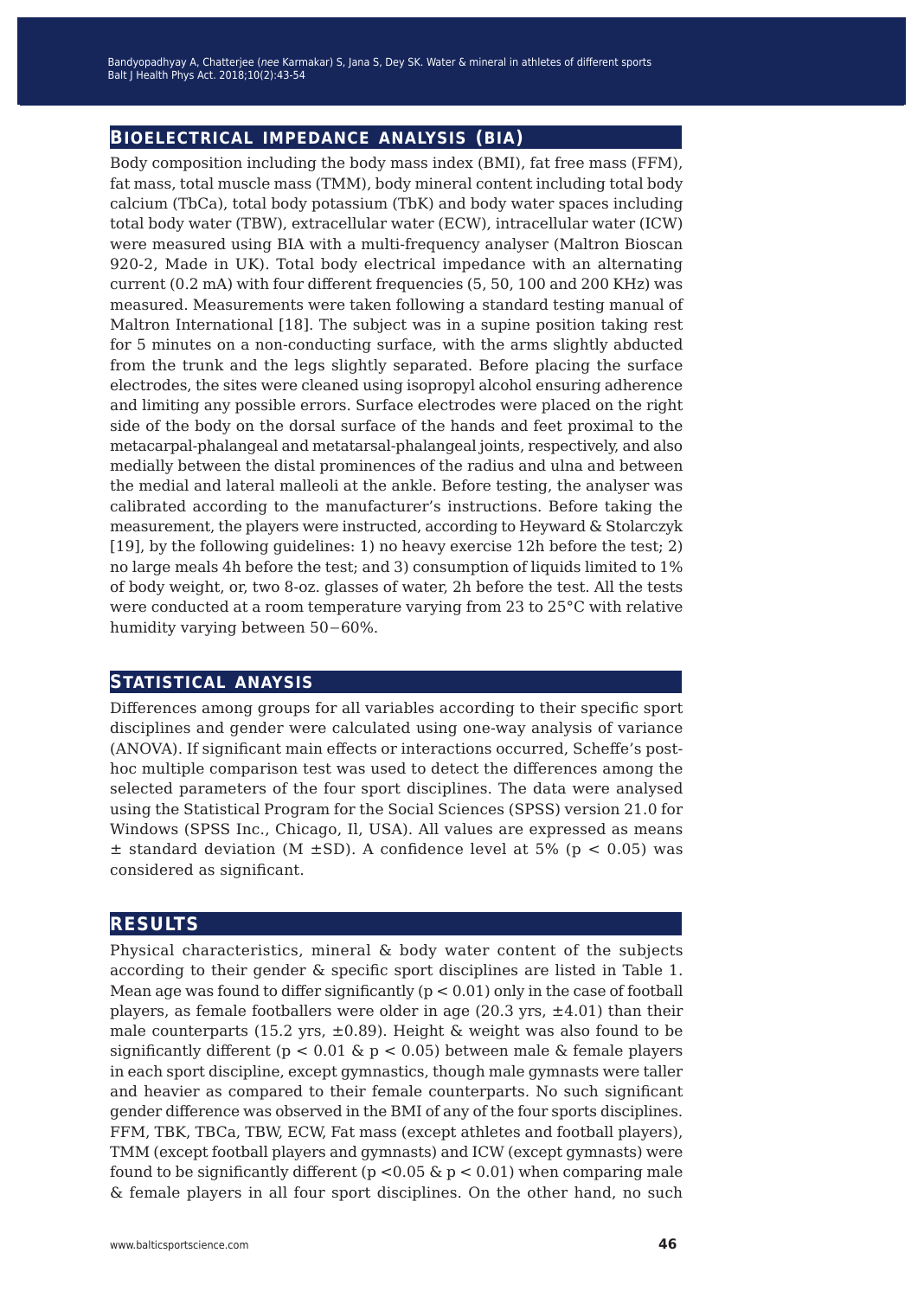significant difference was observed in ECW/ICW when comparing male and female players in all four sports disciplines.

In the case of male players, the values of all the parameters were found to be significantly ( $p < 0.01 \& p < 0.05$ ) higher in athletes and lower in gymnasts. On the other hand, female archers showed a significantly ( $p < 0.01$  &  $p < 0.05$ ) higher value in all the parameters, whereas less in gymnastics as compared to other sports discipline. All the variables were found to differ significantly  $(p < 0.01 \& p < 0.05)$  when comparing male & female players of four sport disciplines separately.

**Table 1.** Comparison of physical characteristics, mineral & body water content of the players (male & female) of four different sports

| Variables     | Archery            |                      | Athletics                            |                    |                      | Football                             |                    |                      | Gymnastics                              |                    |                      | Level of<br>significance             |                    |
|---------------|--------------------|----------------------|--------------------------------------|--------------------|----------------------|--------------------------------------|--------------------|----------------------|-----------------------------------------|--------------------|----------------------|--------------------------------------|--------------------|
|               | Male<br>$(n = 18)$ | Female<br>$(n = 28)$ | Level of<br>significance<br>$(\phi)$ | Male<br>$(n = 26)$ | Female<br>$(n = 31)$ | Level of<br>significance<br>$(\Phi)$ | Male<br>$(n = 24)$ | Female<br>$(n = 57)$ | Level of<br>significance<br>$(\varphi)$ | Male<br>$(n = 21)$ | Female<br>$(n = 22)$ | Level of<br>significance<br>$(\Phi)$ | $(\psi)$           |
| Age (yrs)     | 19.7<br>±4.26      | 21.3<br>±5.76        | <b>NS</b>                            | 18.7<br>±3.22      | 19.2<br>±4.31        | <b>NS</b>                            | 15.2<br>±0.89      | 20.3<br>±4.01        | $**$                                    | 15.8<br>±3.52      | 14.2<br>±2.88        | <b>NS</b>                            | $(M **)$ (F**)     |
| Height(cm)    | 168.2<br>±5.39     | 161.0<br>±6.02       | $**$                                 | 174.5<br>±5.40     | 157.9<br>±5.91       | $**$                                 | 166.4<br>±5.80     | 157.4<br>±5.34       | $**$                                    | 154.1<br>±11.82    | 148.1<br>±9.32       | <b>NS</b>                            | $(M **)$ (F**)     |
| Weight(Kg)    | 65.7<br>±13.05     | 57.1<br>±9.11        | $\ast$                               | 66.5<br>±12.16     | 51.3<br>±9.18        | $**$                                 | 54.6<br>±6.08      | 50.5<br>±5.96        | $**$                                    | 44.5<br>±12.25     | 42.6<br>±8.15        | <b>NS</b>                            | $(M **)$ (F**)     |
| BMI (kg.m-2)  | 23.0<br>±3.82      | 21.9<br>±2.57        | <b>NS</b>                            | 22.0<br>±3.70      | 20.5<br>±3.10        | <b>NS</b>                            | 19.6<br>±1.59      | 20.4<br>±1.87        | <b>NS</b>                               | 18.3<br>±2.66      | 19.2<br>±2.30        | <b>NS</b>                            | $(M **)$ (F**)     |
| FFM (kg)      | 55.8<br>±8.25      | 43.2<br>±5.66        | $**$                                 | 58.1<br>±6.66      | 40.3<br>±5.57        | $**$                                 | 45.1<br>±5.28      | 39.9<br>±4.51        | $**$                                    | 39.4<br>±11.36     | 33.0<br>±5.32        | $\ast$                               | $(M **)$ (F**)     |
| Fat Mass (kg) | 9.9<br>±6.28       | 13.9<br>±4.53        | $\ast$                               | 9.0<br>±6.73       | 11.0<br>±5.25        | <b>NS</b>                            | 9.1<br>±3.68       | 10.5<br>±3.05        | <b>NS</b>                               | 5.1<br>±1.50       | 9.5<br>±3.83         | $**$                                 | $(M * (F^{**})$    |
| TMM (kg)      | 3.95<br>±0,846     | 3.46<br>±0539        | $\ast$                               | 4.21<br>±0.668     | 3.28<br>±0.623       | $**$                                 | 3.26<br>±0.456     | 3.42<br>±0.639       | <b>NS</b>                               | 2.8<br>±0.838      | 2.51<br>±0.479       | <b>NS</b>                            | $(M **)$ (F**)     |
| TBK(q)        | 143.9<br>±20.62    | 102.5<br>±14.99      | $**$                                 | 148.5<br>±17.32    | 95.1<br>±11.23       | $**$                                 | 119.3<br>±12.28    | 91.4<br>±7.88        | $**$                                    | 100.8<br>±29.36    | 81.3<br>±14.53       | $**$                                 | $(M **)$ (F**)     |
| TBCa (g)      | 1110<br>±183.9     | 830<br>±107.5        | $**$                                 | 1136<br>±122.0     | 777<br>±97.3         | $**$                                 | 884<br>±95.8       | 765<br>±77.0         | $**$                                    | 760<br>±280.2      | 622<br>±140.1        | $\ast$                               | $(M **)$ ( $F**$ ) |
| TBW (I)       | 40.6<br>±5.71      | 31.2<br>±4.54        | $**$                                 | 41.9<br>±4.71      | 29.0<br>±3.86        | $**$                                 | 32.5<br>±3.78      | 28.1<br>±2.71        | $\ast\ast$                              | 28.6<br>±8.37      | 24.3<br>±3.92        | $\ast$                               | $(M **)$ ( $F**$ ) |
| ECW (I)       | 16.4<br>±291       | 13.1<br>±2.90        | $**$                                 | 16.9<br>±2.28      | 12.0<br>±3.26        | $**$                                 | 11.3<br>±2.59      | 12.6<br>±2.36        | $\ast$                                  | 11.2<br>±4.12      | 8.5<br>±2.30         | $\ast$                               | $(M **)$ (F**)     |
| ICW(1)        | 24.2<br>±3.16      | 18.2<br>±3.79        | $**$                                 | 25.0<br>±3.06      | 17.0<br>±2.22        | $**$                                 | 21.2<br>±2.00      | 15.6<br>±1.59        | $**$                                    | 17.4<br>±4.39      | 15.8<br>±3.23        | <b>NS</b>                            | $(M **)$ (F**)     |
| ECW / ICW     | 0.68<br>±0.083     | 0.75<br>±0.209       | <b>NS</b>                            | 0.68<br>±0.079     | 0.72<br>±0.210       | <b>NS</b>                            | 0.53<br>±0.113     | 0.82<br>±0.166       | $**$                                    | 0.62<br>±0.100     | 0.56<br>±0.202       | <b>NS</b>                            | $(M **)$ (F**)     |

*Values are (mean ±SD); \*\*P < 0.01,\* P < 0.05, NS = not significant.* 

*φ comparisons between male and female players of each sport by one way ANOVA* 

*ψ comparisons among different sports of male players (M) and female players (F) separately by one way ANOVA*

*BMI* − *body mass index; FFM* − *fat free mass; TMM* − *total mineral mass; TBK* − *total body potassium; TBCa* − *total body calcium;* 

*TBW* − *total body water; ECW* − *extracellular water; ICW* − *intracellular water*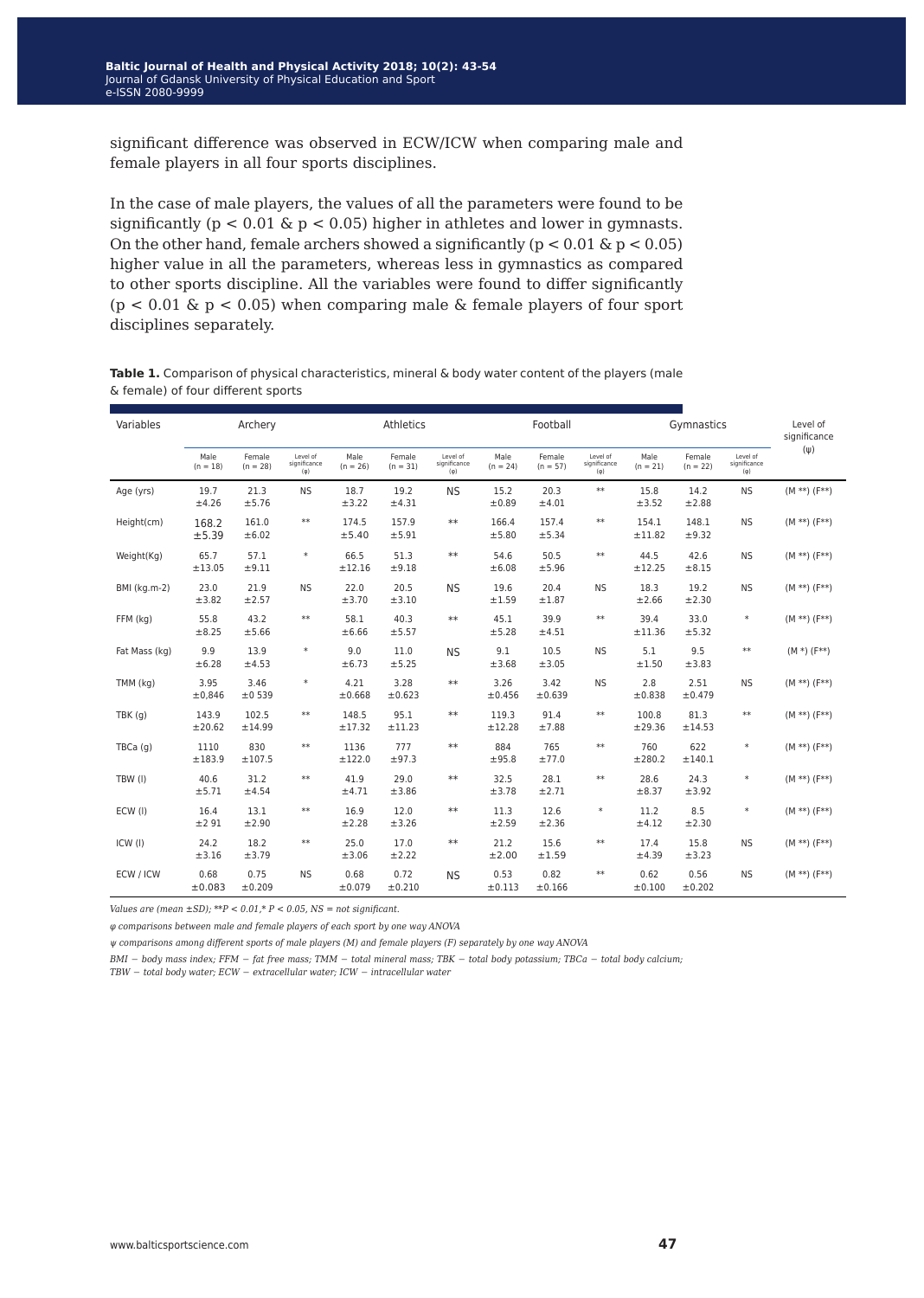Tables 2 and 3 present Scheffe's F test for multiple comparisons of the selected parameters of both male and female players of four different sport disciplines, respectively. Almost all the parameters were found to differ significantly (p < 0.01  $\& p < 0.05$ ) between archers vs gymnast  $\&$  footballers; athletes vs footballers & gymnasts in male and gymnasts vs archers, athletes & footballers in female when Scheffe's post hoc test was applied. However, no such significant difference was observed in any of the parameters between archers vs athletes in men and athletes vs footballers in women players. Height, weight, TBK, ICW & ECW / ICW was found to differ significantly ( $p < 0.01$  &  $p < 0.05$ ) between gymnasts & footballers in men. On the other hand, only body weight, fat mass, TBK, TBCa, TBW & ICW was found to differ significantly ( $p < 0.01$ ) between female archers & footballers when the post hoc test was applied.

**Table 2.** Scheffe's F test for multiple comparisons of physical characteristics, mineral & body water content of the male players of four different games

| Variables      | <b>ARCH</b><br>vs ATH | <b>ARCH</b><br>vs FB | <b>ARCH</b><br>vs GYM | <b>ATH</b><br>vs FB | <b>ATH</b><br>vs GYM | <b>GYM</b><br>vs FB |
|----------------|-----------------------|----------------------|-----------------------|---------------------|----------------------|---------------------|
| Age (yrs)      | <b>NS</b>             | $\ast\ast$           | $**$                  | $**$                | $\ast$               | <b>NS</b>           |
| Height(cm)     | <b>NS</b>             | <b>NS</b>            | $**$                  | $**$                | $**$                 | $**$                |
| Weight(Kg)     | <b>NS</b>             | $\ast$               | $**$                  | $**$                | $**$                 | $\ast$              |
| BMI (kg.m-2)   | <b>NS</b>             | $**$                 | $**$                  | <b>NS</b>           | $**$                 | <b>NS</b>           |
| FFM (kg)       | <b>NS</b>             | $**$                 | $**$                  | $\ast\ast$          | $**$                 | <b>NS</b>           |
| Fat Mass (kg)  | <b>NS</b>             | <b>NS</b>            | $\ast$                | <b>NS</b>           | <b>NS</b>            | <b>NS</b>           |
| $TMM$ ( $kg$ ) | <b>NS</b>             | $\ast$               | $**$                  | $**$                | $**$                 | <b>NS</b>           |
| TBK(q)         | <b>NS</b>             | $**$                 | $**$                  | $**$                | $**$                 | $\ast$              |
| TBCa(q)        | <b>NS</b>             | $**$                 | $**$                  | $**$                | $**$                 | <b>NS</b>           |
| TBW (I)        | <b>NS</b>             | $**$                 | $**$                  | $**$                | $**$                 | <b>NS</b>           |
| ECW (I)        | <b>NS</b>             | $**$                 | $**$                  | $**$                | $**$                 | <b>NS</b>           |
| ICW(1)         | <b>NS</b>             | ΝS                   | $**$                  | $**$                | $**$                 | $**$                |
| ECW / ICW      | <b>NS</b>             | $\ast\ast$           | <b>NS</b>             | $**$                | ΝS                   | $\ast$              |

*\*\*P < 0.01,\* P < 0.05, NS = not significant. ARCH* − *archery; ATH* − *athletics; FB* − *football; GYM* − *gymnastics.* 

| Variables     | <b>ARCH</b><br>vs ATH | <b>ARCH</b><br>vs FB | <b>ARCH</b><br>vs GYM | ATH<br>vs FB | ATH<br>vs GYM | <b>GYM</b><br>vs FB |
|---------------|-----------------------|----------------------|-----------------------|--------------|---------------|---------------------|
| Age (yrs)     | <b>NS</b>             | <b>NS</b>            | $**$                  | <b>NS</b>    | $**$          | $**$                |
| Height(cm)    | <b>NS</b>             | <b>NS</b>            | $**$                  | <b>NS</b>    | $**$          | $**$                |
| Weight(Kg)    | $\ast$                | $**$                 | $**$                  | <b>NS</b>    | $**$          | $**$                |
| BMI (kg.m-2)  | <b>NS</b>             | <b>NS</b>            | $**$                  | <b>NS</b>    | <b>NS</b>     | <b>NS</b>           |
| FFM (kg)      | <b>NS</b>             | <b>NS</b>            | $**$                  | <b>NS</b>    | $**$          | $**$                |
| Fat Mass (kg) | <b>NS</b>             | $**$                 | $**$                  | <b>NS</b>    | <b>NS</b>     | <b>NS</b>           |
| TMM (kg)      | <b>NS</b>             | <b>NS</b>            | $**$                  | <b>NS</b>    | $**$          | $**$                |
| TBK(q)        | <b>NS</b>             | $**$                 | $**$                  | <b>NS</b>    | $**$          | $**$                |
| TBCa(g)       | <b>NS</b>             | $\ast$               | $**$                  | <b>NS</b>    | $**$          | $**$                |
| TBW (I)       | <b>NS</b>             | $**$                 | $**$                  | <b>NS</b>    | $**$          | $**$                |
| ECW (I)       | <b>NS</b>             | <b>NS</b>            | $**$                  | <b>NS</b>    | $**$          | $**$                |
| ICW(1)        | <b>NS</b>             | $**$                 | $\ast$                | <b>NS</b>    | <b>NS</b>     | <b>NS</b>           |
| ECW / ICW     | <b>NS</b>             | <b>NS</b>            | $**$                  | <b>NS</b>    | $\ast$        | $**$                |

**Table 3.** Scheffe's F test for multiple comparisons of physical characteristics, mineral & body water content of the female players of four different games

*\*\*P < 0.01,\* P < 0.05, NS = not significant; ARCH* − *archery; ATH* − *athletics; FB* − *football; GYM* − *gymnastics.*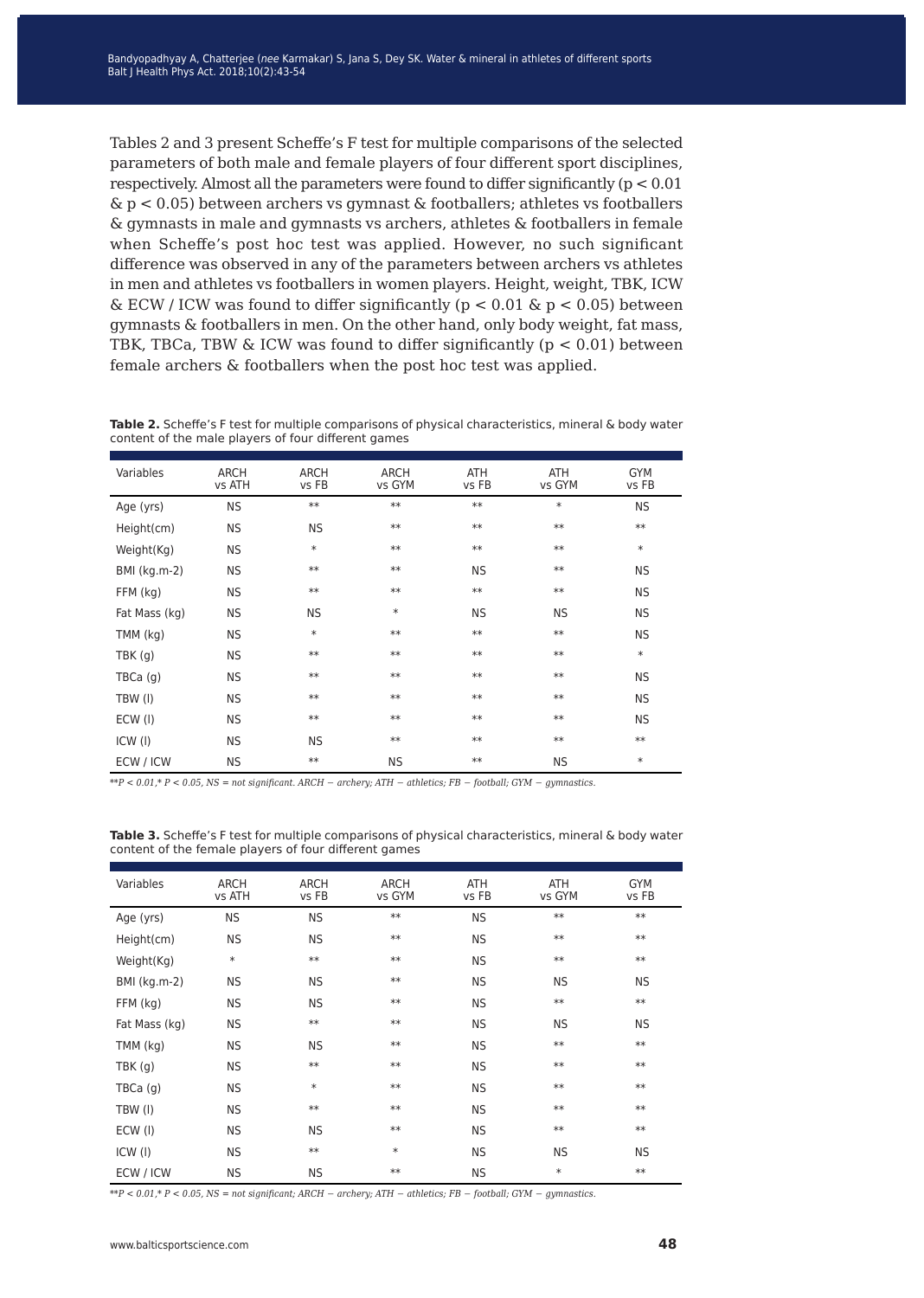Body water & mineral content in respect to body weight and fat free mass (FFM) of the players (both male & female) of four different sports disciplines are presented in Table 4. The table revealed that all the parameters (TMM, TBW, ECW, ICW) showed a higher value when they were represented with respect to FFM instead of body weight. TMM and TBW, both as per body weight and FFM differed significantly in female players and insignificantly in male players among four sports disciplines (archery, football, athletics and gymnastics). Whereas, ECW and ICW when represented with respect to body weight and FFM differed significantly in male as well as female players of all the four sports disciplines (except ICW/body weight among male players). Gender difference was found to be significant in the case of footballers, archers, athletes and gymnasts when all the parameters (TMM, TBW, ECW and ICW) are expressed in terms of body weight (except TMM/body weight in archery, athletics and gymnastics; ECW/body weight in archery). On the other hand, when the same parameters were represented in terms of FFM, the gender difference was found to be insignificant in the case of TBW/FFM and ECW/FFM in archery, athletics and gymnastics and ICW/FFM in archery and athletics.

| <b>Table 6.</b> Comparison of physical characteristics, mineral & body water content of the players (male |  |
|-----------------------------------------------------------------------------------------------------------|--|
| & female) of four different sports                                                                        |  |

| Variables    | Archery            |                      | Athletics                            |                    |                      | Football                             |                    |                      | Gymnastics                           |                    |                      | Level of<br>significance                |                   |
|--------------|--------------------|----------------------|--------------------------------------|--------------------|----------------------|--------------------------------------|--------------------|----------------------|--------------------------------------|--------------------|----------------------|-----------------------------------------|-------------------|
|              | Male<br>$(n = 18)$ | Female<br>$(n = 28)$ | Level of<br>significance<br>$(\phi)$ | Male<br>$(n = 26)$ | Female<br>$(n = 31)$ | Level of<br>significance<br>$(\phi)$ | Male<br>$(n = 24)$ | Female<br>$(n = 57)$ | Level of<br>significance<br>$(\Phi)$ | Male<br>$(n = 21)$ | Female<br>$(n = 22)$ | Level of<br>significance<br>$(\varphi)$ | $(\psi)$          |
| TMM / weight | 5.77<br>±0.865     | 5.96<br>±0.916       | <b>NS</b>                            | 6.19<br>±0.813     | 6.45<br>±1.000       | <b>NS</b>                            | 5.77<br>±0.696     | 6.67<br>±1.012       | $**$                                 | 6.28<br>±0.595     | 5.76<br>±0.944       | <b>NS</b>                               | $(M NS)$ (F **)   |
| TMM / FFM    | 7.03<br>±0.886     | 8.04<br>±0.893       | $**$                                 | 7.24<br>±0.620     | 8.1<br>±0.781        | $**$                                 | 7.22<br>±0.441     | 8.51<br>±0.878       | $**$                                 | 7.12<br>±0.620     | 7.6<br>±0.661        | $\ast$                                  | $(M NS)$ (F **)   |
| TBW / weight | 62.6<br>±5.88      | 54.9<br>±3.44        | **                                   | 63.6<br>±5.18      | 57.0<br>±3.57        | $**$                                 | 59.7<br>±4.25      | 55.9<br>±2.65        | **                                   | 63.9<br>±3.20      | 57.6<br>±2.89        | $**$                                    | $(M NS)$ $(F **)$ |
| TBW / FFM    | 72.9<br>±3.41      | 72.2<br>±3.08        | <b>NS</b>                            | 72.1<br>±2.38      | 72.0<br>±2.70        | <b>NS</b>                            | 72.2<br>±1.70      | 70.6<br>±3.02        | $\ast$                               | 72.6<br>±2.39      | 73.7<br>±2.28        | <b>NS</b>                               | $(M NS)$ (F **)   |
| ECW / weight | 25.3<br>±3.31      | 23.0<br>±4.31        | <b>NS</b>                            | 25.7<br>±3.09      | 23.4<br>±4.71        | $\ast$                               | 20.7<br>±4.11      | 24.8<br>±3.79        | $\ast\ast$                           | 24.5<br>±3.44      | 20.3<br>±4.77        | $**$                                    | $(M^{**})$ (F **) |
| ECW / FFM    | 29.4<br>±2.96      | 30.2<br>±4.96        | <b>NS</b>                            | 29.1<br>±2.41      | 29.4<br>±5.02        | <b>NS</b>                            | 24.9<br>±3.20      | 31.2<br>±3.78        | $**$                                 | 27.8<br>±3.37      | 25.7<br>±4.70        | <b>NS</b>                               | $(M **)$ (F **)   |
| ICW / weight | 37.4<br>±3.78      | 31.9<br>±5.17        | $**$                                 | 37.9<br>±3.23      | 33.6<br>±4.77        | $**$                                 | 38.9<br>±1.60      | 31.0<br>±3.44        | $**$                                 | 39.4<br>±1.66      | 37.4<br>±3.89        | $\ast$                                  | $(M NS)$ (F **)   |
| ICW / FFM    | 43.5<br>±2.64      | 42.0<br>±7.20        | <b>NS</b>                            | 43.1<br>±2.55      | 42.6<br>±6.75        | <b>NS</b>                            | 47.3<br>±3.65      | 39.4<br>±5.93        | $\ast\ast$                           | 44.8<br>±2.25      | 48.0<br>±6.53        | $\ast$                                  | $(M **)$ (F **)   |

*Values are (mean ±SD); \*\*P < 0.01,\* P < 0.05, NS = not significant.* 

*φ comparisons between male and female players of each sport by one way ANOVA* 

*ψ comparisons among different sports of male players (M) and female players (F) separately by one way ANOVA*

*BMI* − *body mass index; FFM* − *fat free mass; TMM* − *total mineral mass; TBK* − *total body potassium; TBCa* − *total body calcium; TBW* − *total body water; ECW* − *extracellular water; ICW* − *intracellular water*

Tables 5 and 6 present Scheffe's Post-hoc test for multiple comparisons of the selected parameters of both male and female players of four different sport disciplines. TBW and ECW, when expressed in terms of body weight, and ECW and ICW, when expressed in terms of FFM, were found to be significantly different between athletes vs footballers, gymnasts vs footballers and archers vs footballers in male players, whereas in the case of female players, all the parameters (TMM, TBW, ECW and ICW), when represented in terms of body weight and FFM, differed significantly between archers vs gymnasts (except TMM/body weight, TMM/FFM, TBW/FFM and ECW/ body weight), athletes vs gymnasts (except TMM/ body weight, TMM/FFM, TBW/body weight, TBW/ FFM, ECW/ body weight) and gymnasts vs footballers (except TBW/ body weight).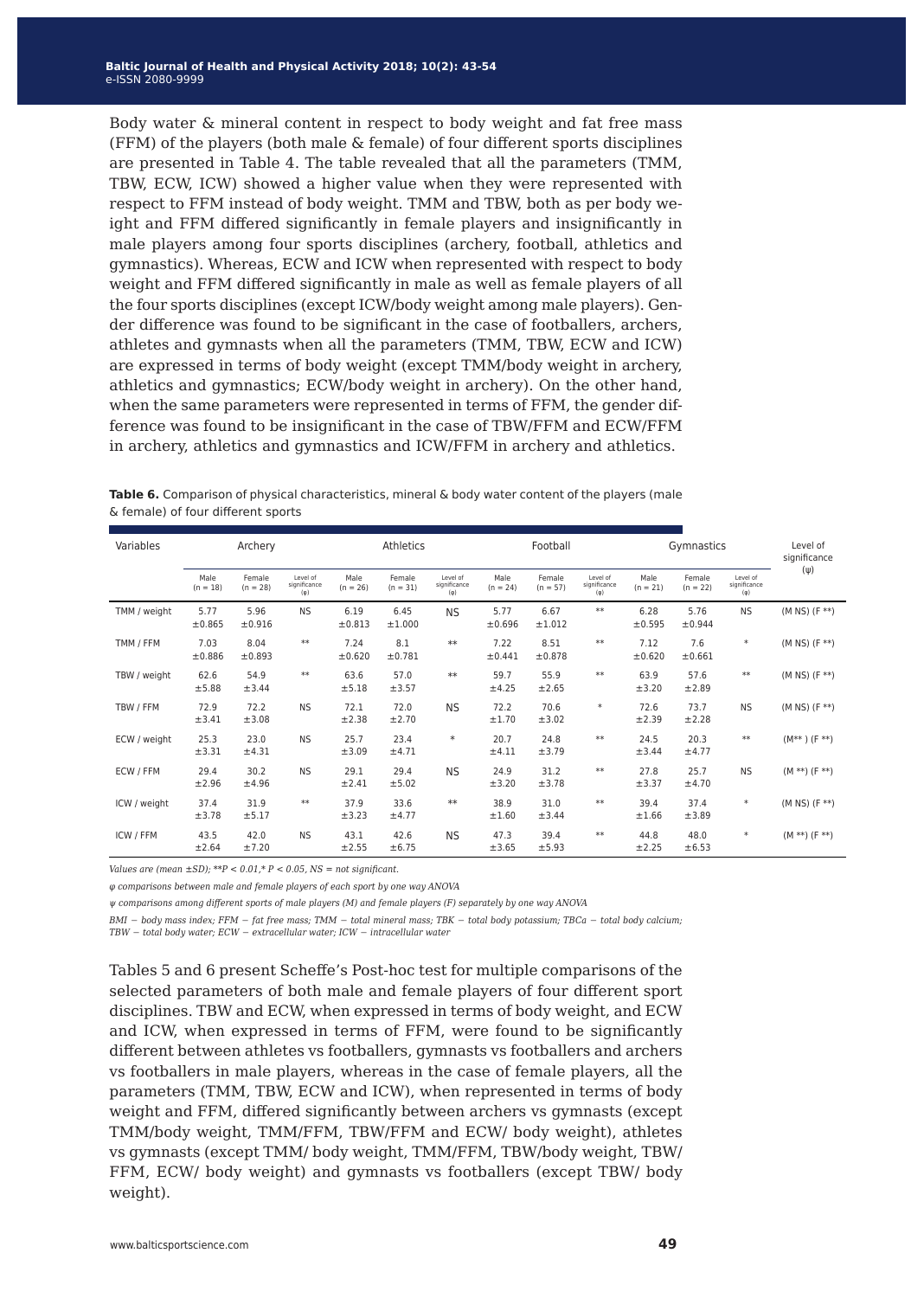**Table 5.** Scheffe's F test for multiple comparisons of the Mineral & body water content with respect to the body composition of the male players of four different sports

| Variables    | <b>ARCH</b><br>vs ATH | ARCH<br>vs FB | ARCH<br>vs GYM | <b>ATH</b><br>vs FB | <b>ATH</b><br>vs GYM | <b>GYM</b><br>vs FB |
|--------------|-----------------------|---------------|----------------|---------------------|----------------------|---------------------|
| TBW / weight | NS                    | <b>NS</b>     | <b>NS</b>      | $\ast$              | NS                   | $\ast$              |
| ECW / weight | <b>NS</b>             | $**$          | <b>NS</b>      | $**$                | <b>NS</b>            | $**$                |
| ECW / FFM    | NS                    | $**$          | <b>NS</b>      | $**$                | <b>NS</b>            | $\ast$              |
| ICW / FFM    | <b>NS</b>             | $**$          | <b>NS</b>      | $**$                | <b>NS</b>            | $\ast$              |

*\*\*P < 0.01,\* P < 0.05, NS = not significant; ARCH* − *archery; ATH* − *athletics; FB* − *football; GYM* − *gymnastics.* 

**Table 6.** Scheffe's F test for multiple comparisons of the Mineral & body water content with respect to the body composition of the male players of four different sports

| Variables        | <b>ARCH</b><br>vs ATH | <b>ARCH</b><br>vs FB | <b>ARCH</b><br>vs GYM | <b>ATH</b><br>vs FB | <b>ATH</b><br>vs GYM | <b>GYM</b><br>vs FB |
|------------------|-----------------------|----------------------|-----------------------|---------------------|----------------------|---------------------|
| TMM / weight     | <b>NS</b>             | <b>NS</b>            | <b>NS</b>             | <b>NS</b>           | <b>NS</b>            | $\ast$              |
| TMM / FFM        | <b>NS</b>             | <b>NS</b>            | <b>NS</b>             | <b>NS</b>           | <b>NS</b>            | $**$                |
| TBW / weight     | <b>NS</b>             | <b>NS</b>            | $\ast$                | <b>NS</b>           | <b>NS</b>            | <b>NS</b>           |
| TBW / FFM        | <b>NS</b>             | <b>NS</b>            | <b>NS</b>             | <b>NS</b>           | <b>NS</b>            | $**$                |
| ECW / weight     | <b>NS</b>             | <b>NS</b>            | <b>NS</b>             | <b>NS</b>           | <b>NS</b>            | $**$                |
| ECW / FFM        | <b>NS</b>             | <b>NS</b>            | $**$                  | <b>NS</b>           | $\ast$               | $**$                |
| ICW / weight     | <b>NS</b>             | <b>NS</b>            | $**$                  | <b>NS</b>           | $\ast$               | $**$                |
| <b>ICW / FFM</b> | <b>NS</b>             | <b>NS</b>            | $\ast$                | <b>NS</b>           | $\ast$               | $**$                |

*\*\*P < 0.01,\* P < 0.05, NS = not significant; ARCH* − *archery; ATH* − *athletics; FB* − *football; GYM* − *gymnastics.* 

#### **discussion**

In many sports, the body composition of an individual athlete plays an important role. Changes in body composition have been used as information regarding the athlete's adaptation to different types of training [20]. The optimal body composition varies from sports to sports; performance in precision sports such as golf, bowling, shooting, etc. is less dependent upon body composition, whereas in athletics, soccer, gymnastics, figure skating, etc. performance is highly dependent on body composition [21].

The present study provides data about mineral content of male and female players of four different sports disciplines. It shows that the variability of total mineral mass is associated with maturation and gender, which also have been well documented in earlier study [22]. To overcome the effect of gender & age, mineral mass with respect to fat free mass (FFM) has been introduced in the present study. In accordance the findings of Slaughter et al. [9], the effect of different physical activity and sports was well represented by mineral mass as per FFM than only as per body weight.

Male athletes in the present study showed a little higher level of mineral mass than their archer counterparts both with respect to body weight & FFM, although they were younger (18.7 yrs vs. 19.7 yrs). One of the probable reasons might be that sports like soccer, athletics, etc. in which intermittent and highintensity activities are associated, such as sprinting, jumping, accelerating, decelerating, as well as transverse and torsional loads brought about by fast changes in body displacement direction creates high peak strains on the skeleton, which leads to stimulating bone mineral acquisition [23]. The physiological mechanisms involved in the response of bone cells to mechanical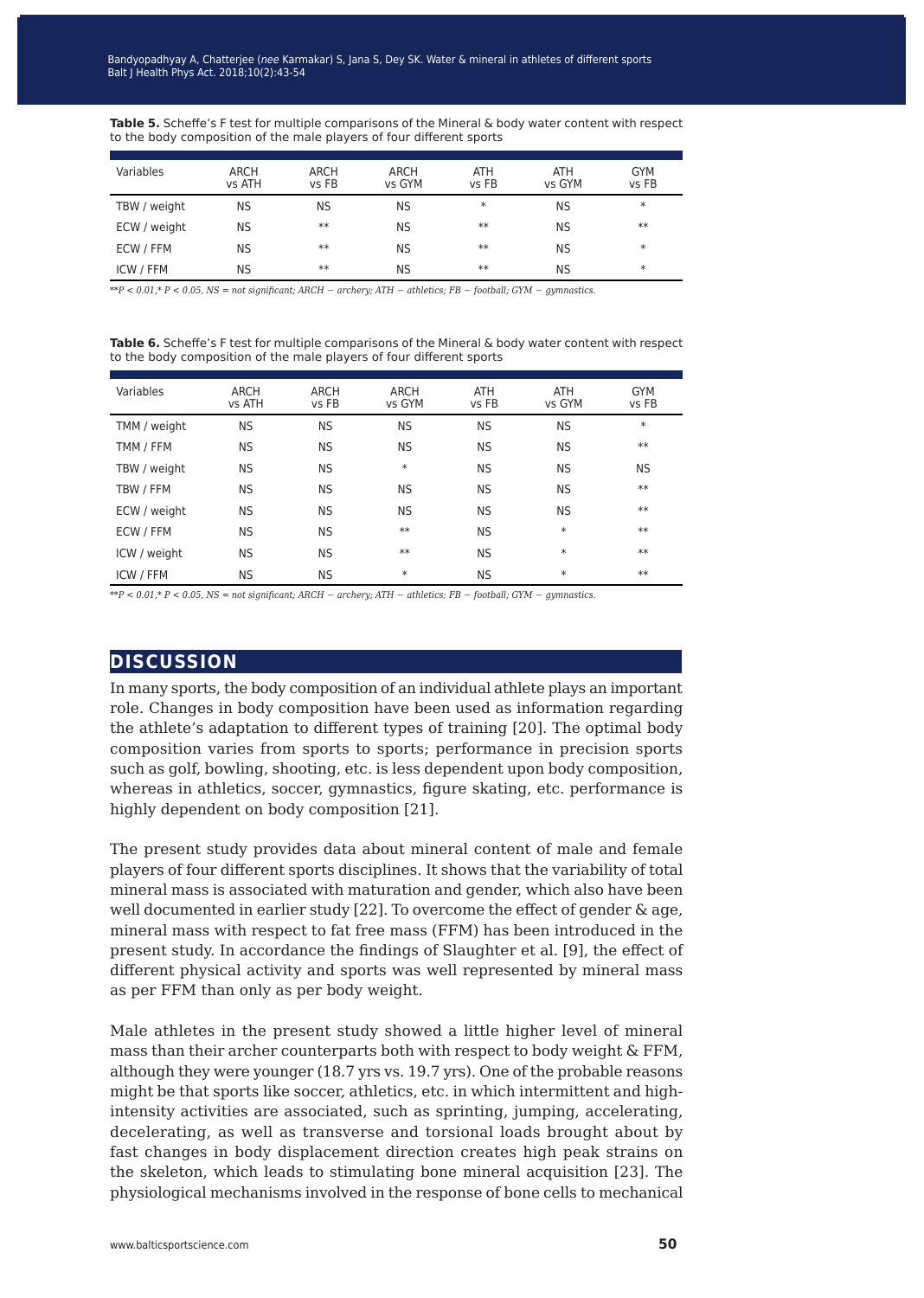stress are still unclear. A possible explanation may be that osteocytes acting as mechanoreceptors respond to and release a chemical factor capable of promoting osteoblast proliferation at the local bone site. Stress applied to a skeletal segment affects the geometry of the bone, the micro architecture, and the composition of the matrix [24]. However, the data obtained in the case of female athletes of the present study does not support the above findings.

As observed in the present study, low mineral mass in the case of male and female gymnasts in comparison to their footballer, archer and athletes counterparts was probably due to their smaller size. In gymnastics, smallness with the centre of gravity near the axis of rotation is actually beneficial regarding the performance, i.e., rotational movement, arm hang and support elements, balance, etc. [25]. It has been reported that gymnasts are the smallest and the lightest of all athletes since they represent lower growth velocity and a marked stunting of leg-length growth failing to reach the full familial height [26]. Therefore, it is logical that the smaller the body size, the lower would be the mineral content. According to Slaughter et al. [9], an increase in mineral mass occurs later in the maturation spectrum (between the pubescent and post-pubescent stage) in the lean group when compared to the average and obese groups, intimating a delayed skeletal growth or maturation. Low bone mineral content is also likely to occur in lean sports, such as gymnastics [27]. However, these facts could not be justified since there was a very slight difference (0.10%) between male gymnasts & footballers when total mineral mass was expressed over FFM (TMM / FFM) in the present study.

The present study also provides distribution of body water spaces in both male and female athletes of different sport disciplines which have been found to be influenced by gender, body composition and age. In the present study, female players contained a less amount  $(-50%)$  of water than their male counterparts (~59%), and the percentage of total body water was also negatively associated with age. The possible explanation of the above facts might be due to the gender difference in body fluid spaces occurring from the teenage years onwards due to their differing fat levels, and as in the elderly, muscle mass is replaced with fat [28]. Since women contain greater amount of fat mass than men, their water reserve is lower as compared to men. Association of gender & age with the body fluid level has been well demonstrated by Ritz et al. [28] and Aloia et al. [29], respectively, in previous studies which corroborate with the findings of the present study.

The relative proportion of ICW and ECW fraction appears to be as important marker of aging as well as gender difference. Slightly greater volumes of ECW in older individuals & female players were observed, whereas ICW was found to decrease with age & was also found to be higher in men in the present study. The explanation of these facts could be that, as in the elderly, muscle mass is replaced with fat. Therefore, older individuals have more fat content, and also women have higher fat mass as compared to men. The relationship between fatness and ECW is that little water is contained in fat mass (5-10%) as extra-cellular water. It is logical that the greater the fat mass, the greater the extra-cellular compartment. This fact has also been shown in obese as compared to lean people [30]. At a similar BMI, women are made of more fat than men, hence they should have a greater proportion of extracellular water. Associations of age & gender with both ECW & ICW have been demonstrated by Ellis [31] & Tuuri et al. [32] respectively in earlier studies, which corroborate with the findings of our study.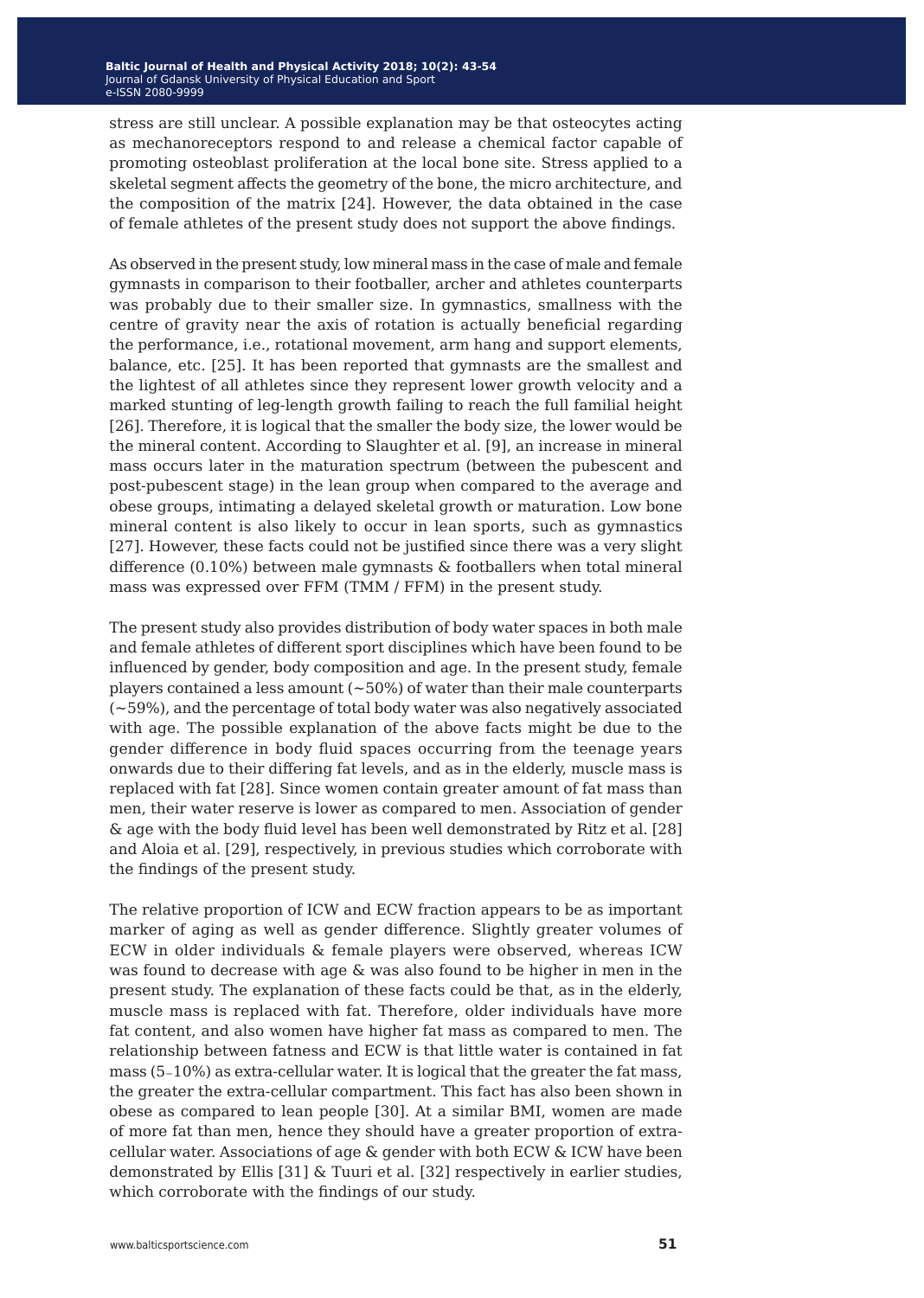However, the association between body hydration and the amount of physical activity is still unclear. The ratio of TBW with respect to body weight is, therefore, a poor indicator of hydration. It varies between 50% and 75% across ages. It has been reported that hydration is influenced by gender and body composition and cannot be used as an indicator of hydration. As for TBW, ECW and ICW was positively influenced by weight and negatively by fatness. According to literature, the relationship between hydration and cognitive or exercise performance, intracellular water should be the indicator of choice, as functional impairment should be more related to the cell volume than to the cell environment [28].

Mercier et al. [33] have reported that a lower proportion of fat mass and more muscle mass are preferred, while a high proportion of FFM relates to a high volume of TBW and its ICW component. The fact was found to corroborate with the present study as when the percentage of ICW was expressed as FFM (i.e., ICW/FFM), no such gender difference was found except in the case of footballers. Subsequent increases in ICW (39.4% of body weight in female footballers and 47.3% in male footballers) due to controlled physical activity in the form of sport training will correspond to an increase in active mass and musculature. The recorded value of FFM in women footballers was 79.0%, while in men footballers FFM amounted to 82.6% of body weight in the present study. Again, ICW as per body weight and ICW as per FFM were found to be lower in female footballers as compared to other sport disciplines although they were in advantage of the highest level of FFM in the group. On the other hand, ICW was supposed to be higher in female footballers over their archer counterparts, as they were younger. This is may be due to the fact that ICW spaces are higher in younger than older individuals, as discussed above. Since the present study reported the indicators of hydration, female footballers could have a lower body water reservoir. Women could also be considered at a greater risk of dehydration. This hydration disorder could be due to strenuous physical activity in their regular practise schedule. TBW losses in female football players are not well documented. However, Maughan and Leiper [34] reported that male football players could lose 1.0-2.5 litres of body water in matches held in temperate climates.

#### **conclusions**

Thus, there is a definite influence of physical maturation and gender difference on normal bone mineral content, which also depends on the skeletal activity triggered by athletes' physical activity patterns and training loads. This is best represented by weight adjusted mineral mass content (i.e., TMM / FFM). The body fluid level is also influenced by gender, age and the body fatness level. The study shows a negative association of total body water and intra cellular water spaces with age, whereas extracellular water spaces were higher in older counterparts. Women contain higher ECW & lower ICW, while in men this is reversed. Thus, young and well trained athletes could have a higher body water level since they have less fat mass through proper conditioning & systemic training. However, sports where strenuous physical activity is held in temperate climate could be the reason for a low body water level in normal conditions. The results of the present study may be useful to maintain the desirable hydration & mineral level of an athlete and also to formulate a systematic training program to enhance sport performance.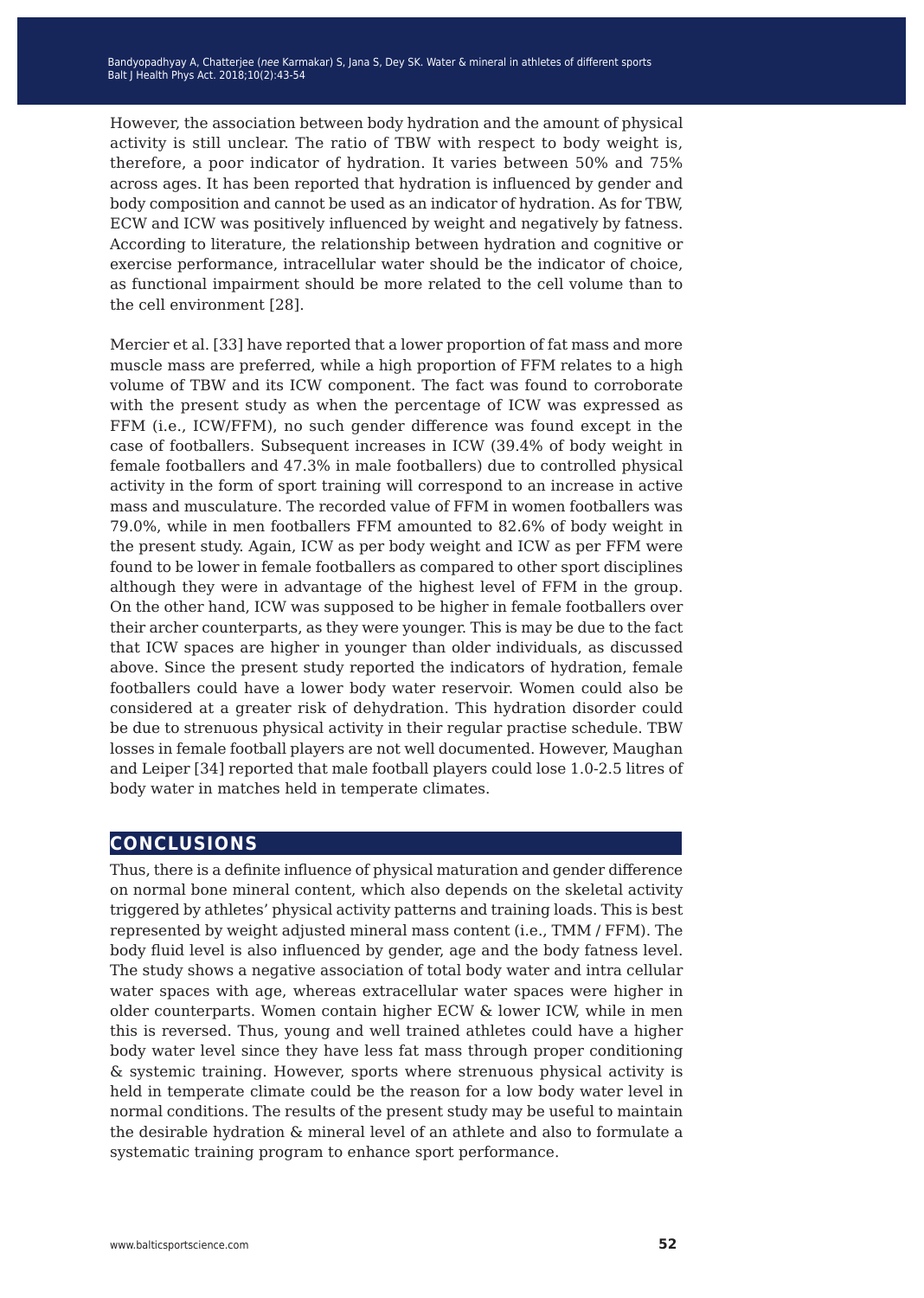### **acknowledgements**

The authors express their sincere gratitude to the SAI Eastern Centre, Kolkata, for providing facilities and expertise.

#### **references**

- Kurkeu R. The comparison of body composition bioelectrical impedance analysis method of primary school students who do and don't exercise. Biomed Res. 2017;28(3):1107-1109.
- [2] Turocy PS, DePalma BF, Horswill CA, et al. National Athletic Trainers' Association position statement: Safe weight loss and maintenance practices in sport and exercise. J Athl Train. 2011;46(3):322-336. <https://doi.org/10.4085/1062-6050-46.3.322>
- [3] Dehghan M, Merchant AT. Is bioelectrical impedance accurate for use in large epidemiological studies? Nutr J. 2008;7:26. <https://doi.org/10.1186/1475-2891-7-26>
- [4] Kyle UG, Bosaeus I, DeLorenzo AD, et al. Bioelectrical impedance analysis part I: Review of principles and methods. Clin Nutr. 2004;23:1226-1243. <https://doi.org/10.1016/j.clnu.2004.06.004>
- [5] Kim SB, Lee NR, Shin AM, Lee YH. Development and evaluation of multi-frequency bioelectrical impedance analysis analyzer for estimating acupoint composition. J Acupunct Meridian Stud. 2014; 7(1):33-43. <https://doi.org/10.1016/j.jams.2013.01.021>
- [6] Heinonen A, Oja P, Kannus P, et al. Bone mineral density in female athletes representing sports with different loading characteristics of the skeleton. Bone. 1995;17(3):197-203. [https://doi.](https://doi.org/10.1016/8756-3282(95)00151-3) [org/10.1016/8756-3282\(95\)00151-3](https://doi.org/10.1016/8756-3282(95)00151-3)
- [7] Andreoli A, Monteleone M, VanLoan M, Promenzio L, Tarantino U, De Lorenzo A. Effects of different sports on bone density and muscle mass in highly trained athletes. Med Sci Sport Exerc. 2001; 33(4):507–511.<https://doi.org/10.1097/00005768-200104000-00001>
- [8] Marwaha RK, Puri S, Tandon N, et al. Effects of sports training & nutrition on bone mineral density in young Indian healthy females. Ind J Med Res. 2011;134:307-313.
- [9] Slaughter MH, Christ CB, Stillman RJ, Boileau RA. Mineral and water content of the fat-free body: Effects of gender, maturation, level of fatness, and age. Obes Res. 1993;1:40-49. [https://doi.](https://doi.org/10.1002/j.1550-8528.1993.tb00006.x) [org/10.1002/j.1550-8528.1993.tb00006.x](https://doi.org/10.1002/j.1550-8528.1993.tb00006.x)
- [10] Lukaski HC, Bolonchuk WW, Siders WA, Hall CB. Body composition assessment of athletes using bioelectrical impedance measurements. J Sport Med Phys Fitness. 1990;30:434-440.
- [11] Battistini N, Virgili F and Bedogni G. Relative expansion of extracellular water in elite male athletes compared to recreational sportsmen. Ann Hum Biol. 1994;21:609-612. [https://doi.](https://doi.org/10.1080/03014469400003612) [org/10.1080/03014469400003612](https://doi.org/10.1080/03014469400003612)
- [12] Houtkooper LB and Going SB. Body composition: how should it be measured? Does it affect sport performance? Sport Sci Exchange. 1994;7(5):112-118.
- [13] Wit B, Piechaczek H, Błachnio D, Buśko K. Comparative assessment of selected body components from bioelectrical impedance or skinfold measurements. Biol Sport. 1998;15(4):205-210.
- [14] Eckerson JM, Evetovich TK, Stout JR, et al. Validity of bioelectrical impedance equations for estimating fat-free weight in high school female gymnasts. Med Sci Sport Exerc. 1997;29(7):962-968. [https://](https://doi.org/10.1097/00005768-199707000-00017) [doi.org/10.1097/00005768-199707000-00017](https://doi.org/10.1097/00005768-199707000-00017)
- [15] Szczepańska B, Malczewska J, Gajewski J. Tissue components of athletes representing different sports: comparison of measurements taken by caliper and Bioelectric Impedance Analyzer BIA. Pol J Hum Nutr Metab. 2001;1(Suppl 28):176-181.
- [16] Debnath M, Roy M, Chatterjee (nee Karmakar) S, Dey SK. Body composition profile of elite Indian male and female archers: a comparative study. Int J Health Phys Edu Comp Sci Sport. 2016;23(1):19-25.
- [17] Neogi A, Bandyopadhyay A, Chatterjee (nee Karmakar) S, Dey SK. Anthropometric and physiological characteristics in young Indian elite swimmers: a comparative study. Med Sport. 2016;XII(2):2762- 2771.
- [18] Bolanowski M, Nilsson BE. Assessment of human body composition using dual-energy x-ray absorptiometry and bioelectrical impedance analysis. Med Sci Monit. 2001;7(5):1029-1033.
- [19] Dey SK, Bandyopadhyay A, Jana S, Chatterjee (nee Karmakar) S. Assessment of body cell mass in Indian junior elite players (male) of different sports using bioelectrical impedance analysis method. Med Sport. 2015;11(2):2533-2540.
- [20] Andreoli A, Melchiorri G, Brozzi M, et al. Effect of different sports on body cell mass in highly trained athletes. Acta Diabetol. 2003;40:S122-S125.<https://doi.org/10.1007/s00592-003-0043-9>
- [21] Maughan RJ, Burke LM. Sports Nutrition. Handbook of sports medicine and science. Malden, Mass.: Blackwell Publishing; 2002.<https://doi.org/10.1002/9780470757185>
- [22] Lohman TG, Going SB. Body composition assessment for development of an international growth standard for preadolescent and adolescent children. Food Nutr Bull. 2006;27(4):S314-S325. [https://](https://doi.org/10.1177/15648265060274S512) [doi.org/10.1177/15648265060274S512](https://doi.org/10.1177/15648265060274S512)
- [23] Fredericson M, Chew K, Ngo J, Cleek T, Kiratli J, Cobb K. Regional bone mineral density in male athletes: a comparison of soccer players, runners and controls. Br J Sport Med. 2007;41:664-668. <https://doi.org/10.1136/bjsm.2006.030783>
- [24] Branca F. Physical activity, diet and skeletal health. Public Health Nutr. 1999;2:391-396. [https://doi.](https://doi.org/10.1017/S1368980099000531) [org/10.1017/S1368980099000531](https://doi.org/10.1017/S1368980099000531)